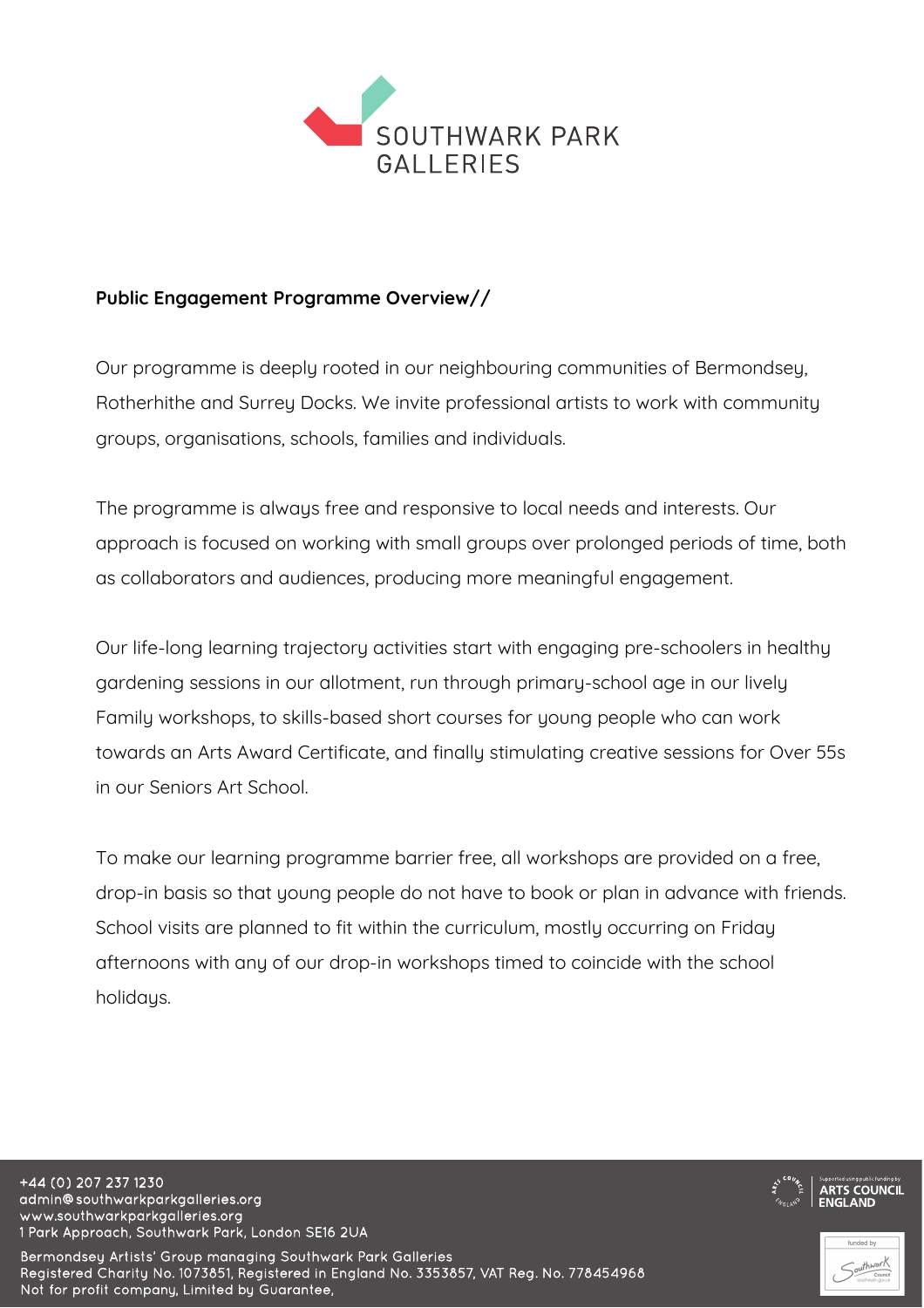Barnardo's research reports 66% of children in North Southwark are in low-income families. Our location in a popular public park, adjacent to the children's playground enables direct engagement with local families on a daily basis. We strive to build confidence, empower children, parents and grandparents to see our spaces as their own.

We run artists residencies in local schools, working closely with students over extended periods of time. We regularly partner with local community groups such as BOSCO Centre, Bede, Age UK, local primary and secondary schools, and universities such as the Royal College of Art and Camberwell College. These partnerships aim at devising the best possible projects for specific groups, exchanging knowledge and expertise with others.

The global climate emergency has directed us to take a more urgent ecological and ethical stance in our programming and we aspire to have a more responsive programme that stimulates cultural and creative experimentation, exchange and have a deeper focus on ecology, amalgamating our long-term commitment of the local community to the gallery.

Our public programme bridges the park and the gallery as open public spaces, activating transformative experiences across culture and learning, engaging our neighbours in dynamic responses to local ecology and changing world through creative projects.

Our park location is well positioned to reach local residents and to target groups of low cultural engagement. Outdoor creative and environmental learning is popular in our area as the park's direct neighbourhood comprises predominantly of dense social housing, where most residents do not have their own outdoor space.